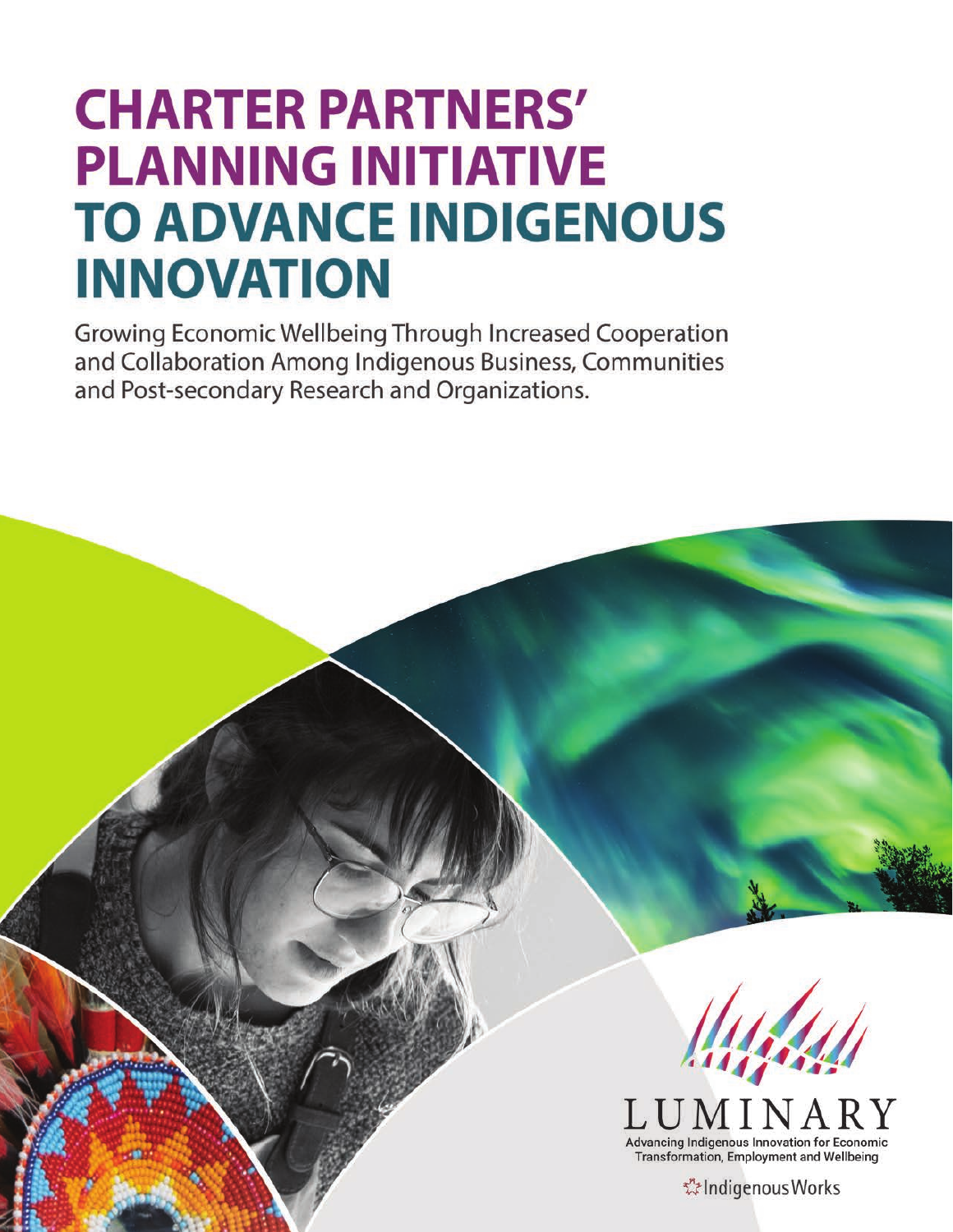# **This is Your Invitation**

As a Charter Partner you will participate in a 10-month initiative with the goal of developing a multi-year strategy and plan to advance Indigenous innovation.

This planning initiative builds on the Tri-Agency document released in January 'Setting New Directions to Support Indigenous Research and Research Training in Canada'. It also builds on the 2019 Engagement Exercise conducted by Indigenous Works in concert with research funder Mitacs, which held three workshops across the country with leading academics, Indigenous businesses and community leaders to discuss ways of growing Indigenous-led research

collaborations and innovations. Workshop participants stated that increased Indigenous-led research and innovation can be a catalyst to Indigenous business, human resource development, economic prosperity and community wellbeing.

This planning initiative will identify developmental and foundational activities, services and potential mechanisms that facilitate opportunities for increased research collaboration and coordination among Canada's post-secondary researchers, research agencies and other organizations, Indigenous businesses and communities.

<sup>1</sup> The plan was released in January 2020 published by the federal research granting agencies—the Canadian Institutes of Health Research, the Natural Sciences and Engineering Research Council, and the Social Sciences and Humanities Research Council and fulfills a priority of the Canada Research Coordinating Committee to co-develop with Indigenous Peoples an interdisciplinary research and research training model that contributes to reconciliation.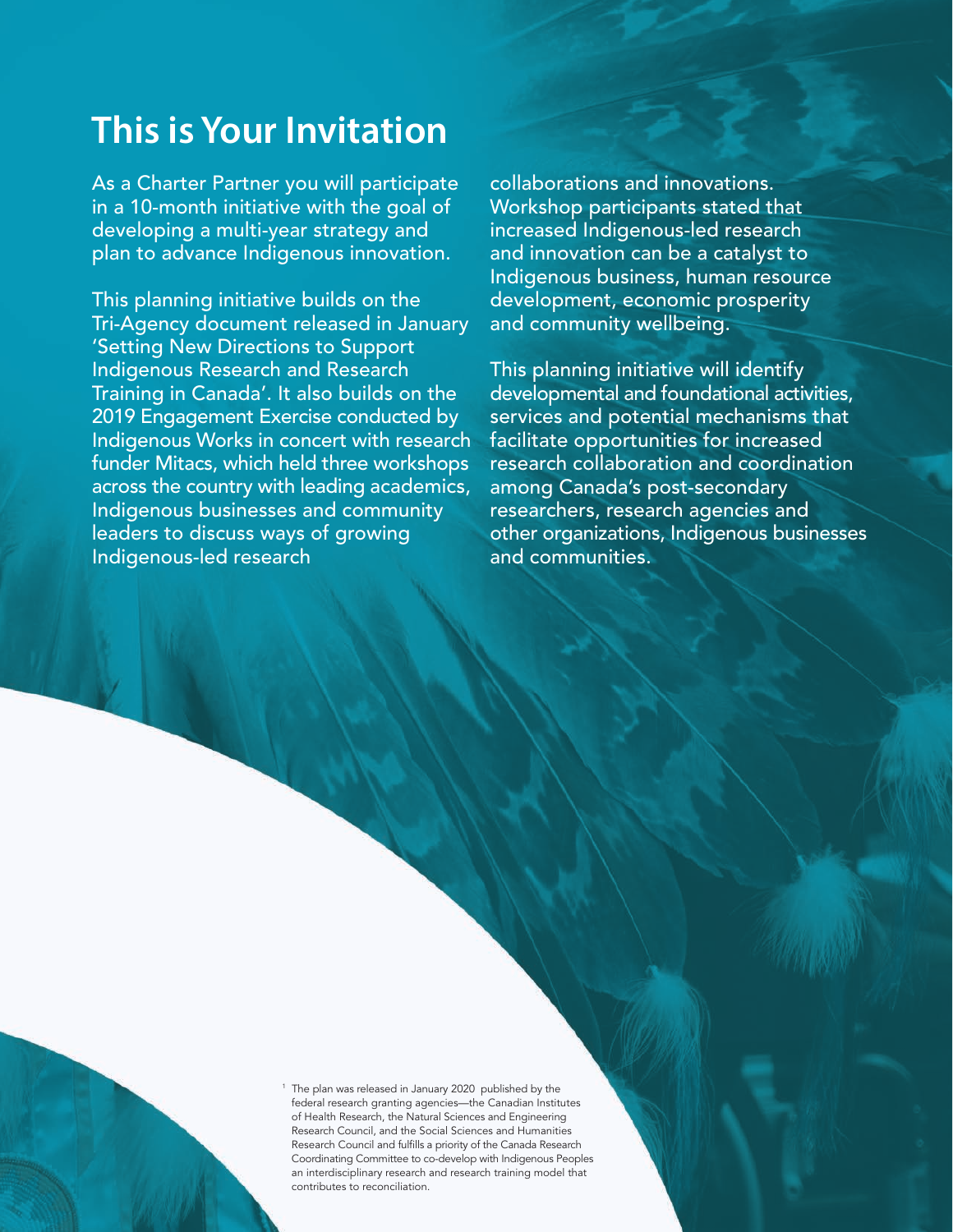# **Context**

In 2019, Indigenous Works with Mitacs completed an engagement exercise, research and economic modelling to better understand ways of increasing Indigenous research collaborations. We documented the input of more than 500 Canadians including

Indigenous businesses through interviews and forums held in:

- Vancouver, British Columbia, June 2019,
- Wakefield, Quebec, August 2019, and
- Fredericton, New Brunswick, September 2019.



Participants in these events from academia, Indigenous businesses and communities, mainstream businesses and NGO's underscored significant issues and needs pertaining to efforts to advance Indigenous innovation.

- There is an engagement and trust gap between Indigenous businesses/communities and the academic community. Capacity building and Indigenous research talent needs to be grown so that Indigenous communities and businesses can develop their own research agendas, creating new opportunities for Indigenous innovation and competitiveness. Partnership development is needed;
- More education and awareness are needed about the benefits of innovation to grow Indigenous community economies, wellbeing and Indigenous participation in Canada's

mainstream economy. New and better mechanisms are needed to build and support Indigenous-led research collaborations and Indigenous innovations;

- Indigenous/Academic 'engagement readiness' varies across the country. The mechanisms and systems to facilitate these engagements have not yet been developed and many lack the organizational strategies and skills to successfully engage;
- Issues pertaining to research protocols and data sharing need to be addressed. Communication strategies and other developmental activities are needed to facilitate research sharing and knowledge mobilization in ways which advance Indigenous innovation and provide meaningful impacts for Indigenous businesses and communities.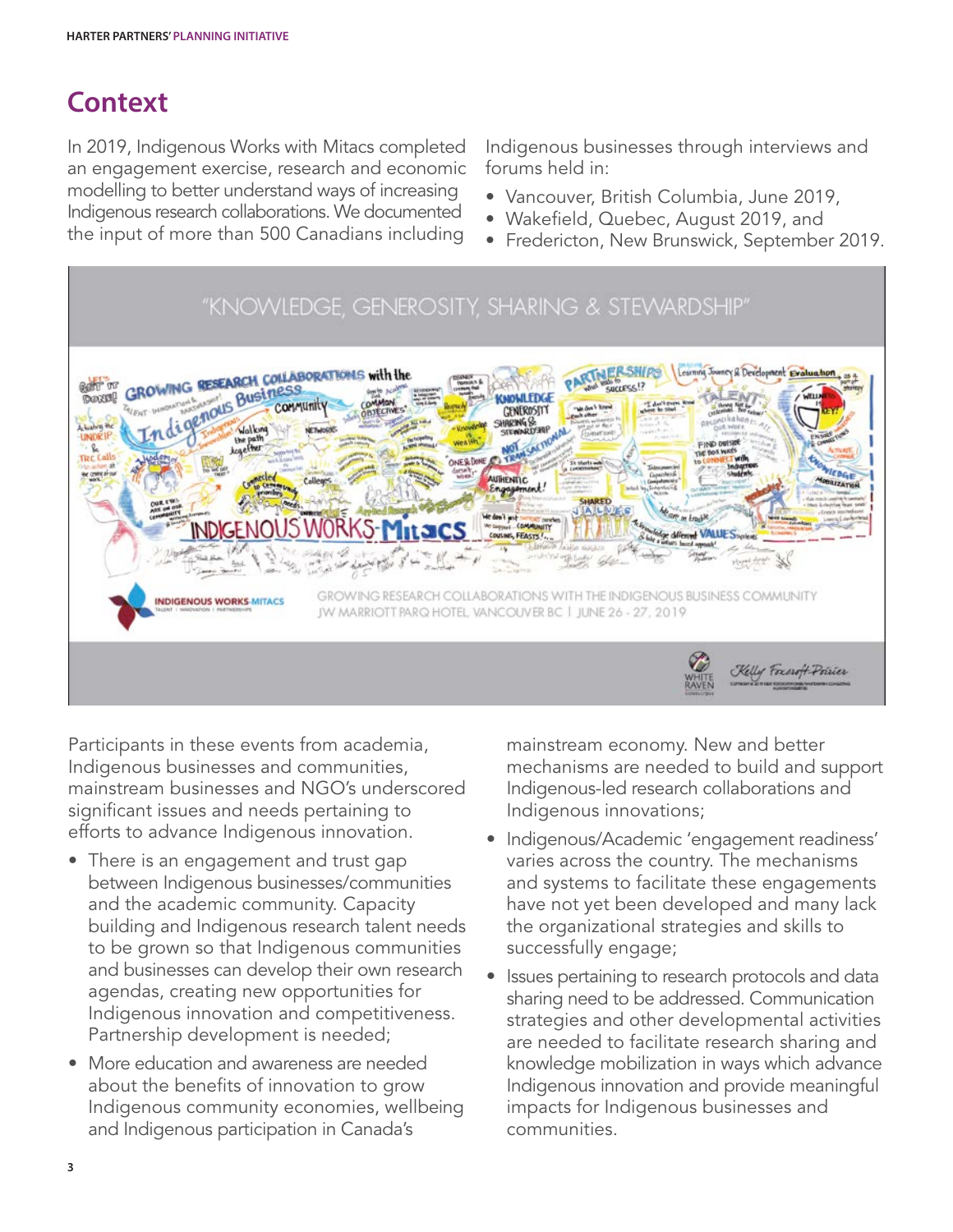• Indigenous worldviews and models are needed in Indigenous-led research and innovation. Two-eyed seeing is a Mi'kmaw concept called 'Etuaptmumk'. It refers to learning where you

see from one eye with the strength of Indigenous knowledge and ways of knowing, and from the other eye with the strength of Western knowledge and ways of knowing;



### **Why This Planning Initiative Is Important To Canada's Innovation Agenda**

- Indigenous Peoples continue to experience inequities characterized by significant socio-economic gaps between Indigenous and non-Indigenous people;
- Innovation can grow Canada's competitive position in the world economy. Canada's innovation agenda and future economic prosperity must be inclusive;
- Economic reconciliation and inclusion are needed. Indigenous people want to grow their national and global businesses in ways which bring economic prosperity and wellbeing.

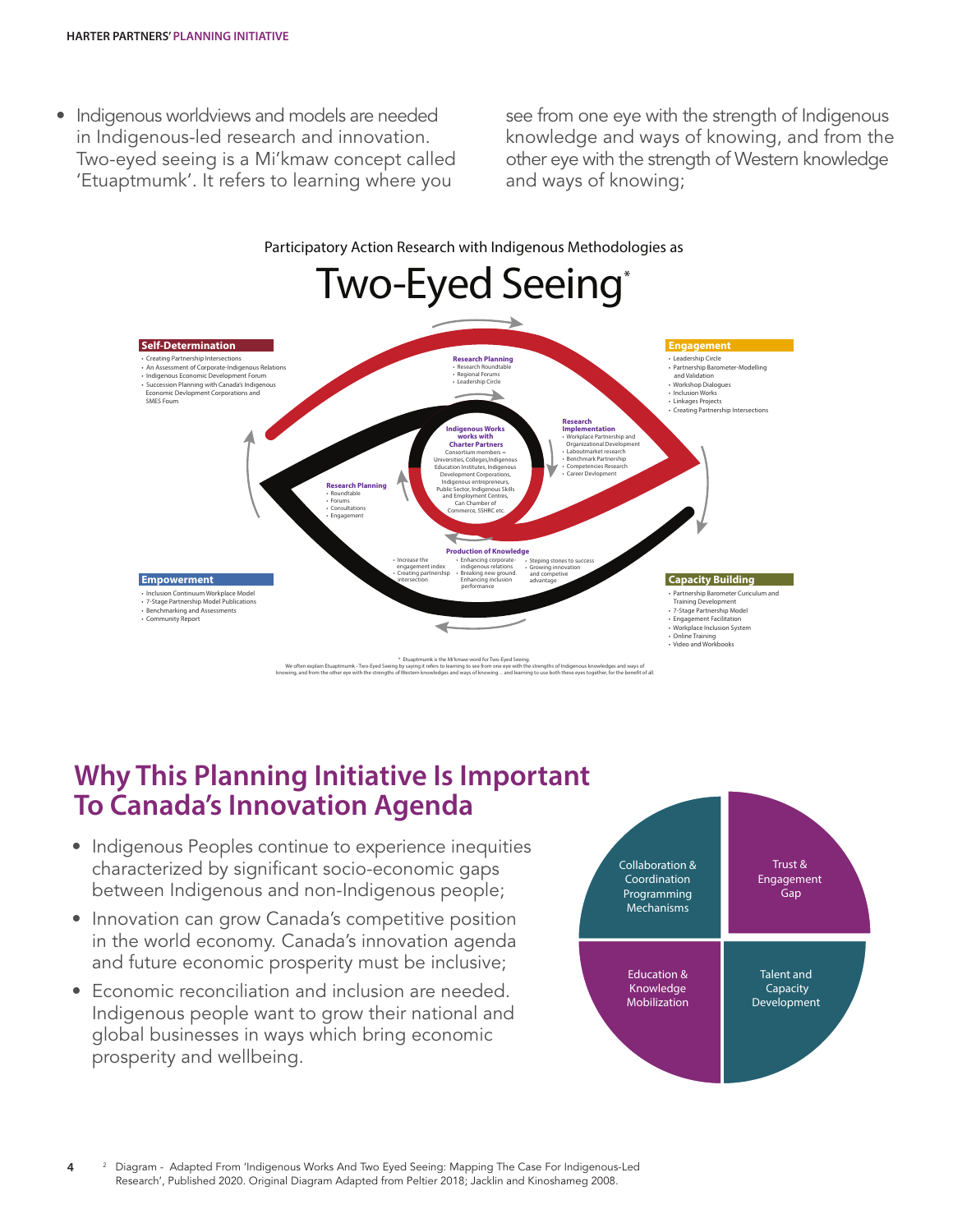# **Planning Activities**

Over the ten months of the Planning Initiative we will have an opportunity to share information and perspectives, improve understanding, reframe the issues as needed and identify solutions.

#### Charter Partners Will Consider and Discuss Questions Like These

- (i) How do we grow Indigenous research and innovation? What are the tools, mechanisms, programs and services needed?
- (ii) How can we address the academic/ Indigenous engagement and trust gap?
- (iii) How will we improve the capacity, readiness and leadership of all parties to coordinate and collaborate more effectively?
- (iv) How can Indigenous communities and businesses identify research priorities and are there opportunities for research clusters to develop? How do we grow Indigenous research and innovation talent?

The insights and answers to these and other questions will help shape the strategy and plan that will best address the issues and opportunities we see to advance Indigenous innovation.

# **Roles**

#### Indigenous Works will facilitate this Planning Initiative in these ways.

- Seek funding support to undertake an orderly planning process;
- Provide background documents and information which will inform discussions;
- Organize, facilitate and document regional forums, workshops or other engagement sessions with Indigenous businesses and organizations, academia and other key stakeholders;
- Invite Discussion Papers and other submissions that will inform on the strategy and plan with appropriate programs and services;
- Provide regular updates and communications about this initiative;
- Provide administrative and management support for the orderly progression of this initiative;
- Produce the final document(s) that describe the Strategy and Plan to Advance Indigenous Innovation.

As Charter Partners work on this Planning Initiative, Indigenous Works is also completing two projects, one with Natural Sciences and Engineering Research Council and the other with Mitacs. Insights from these projects will be shared with Charter Partners further adding to the information available to build the Strategy and Plan to advance Indigenous innovation.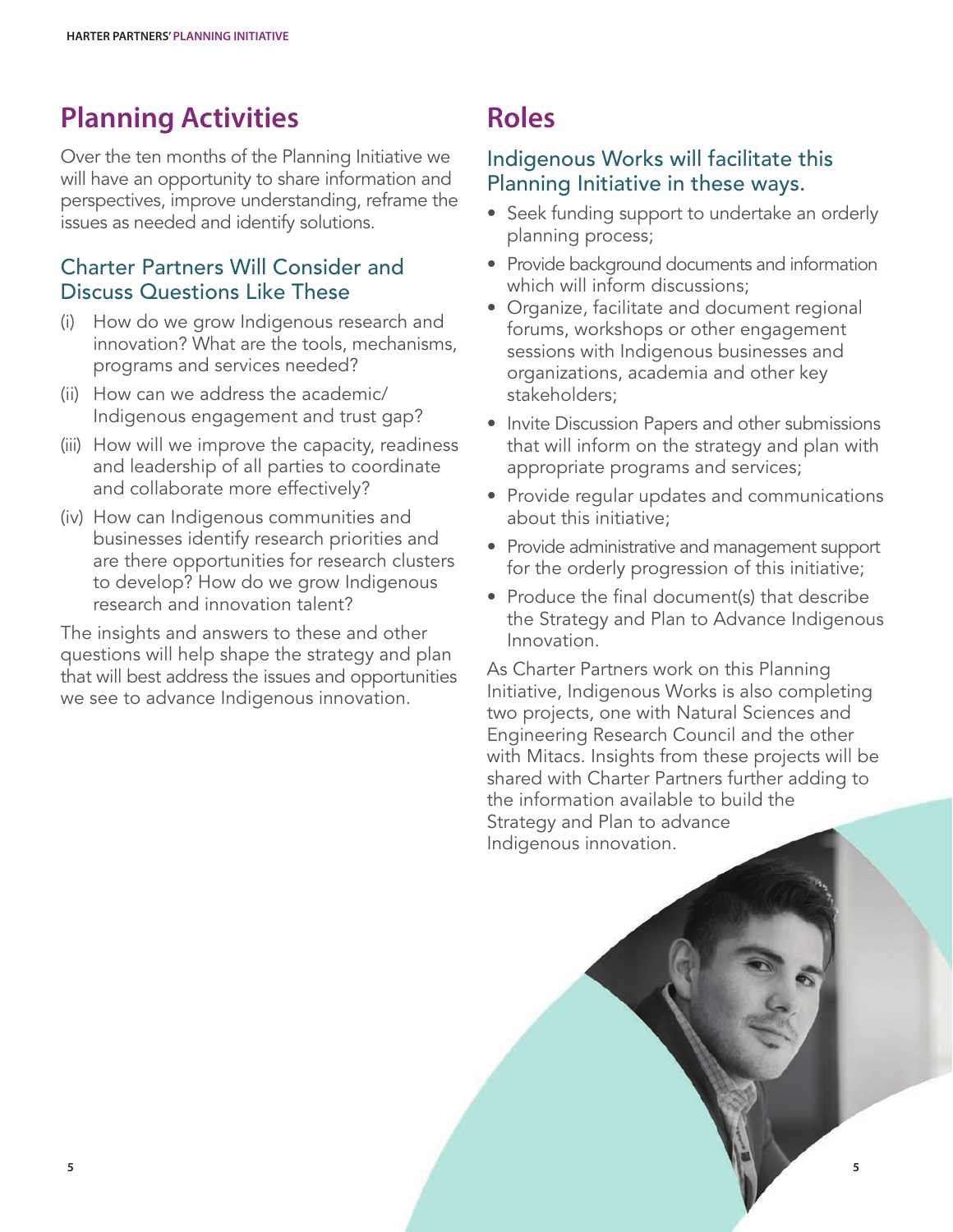#### Charter Partners will work with Indigenous Works to:

- Provide advice, ideas and information in a timely way;
- Showcase their support and commitment to this planning initiative;
- Identify ways of enhancing this initiative;
- Provide input on a process to articulate the issues which will drive the different lines of inquiry leading to the strategy and plan for Indigenous Innovation;
- Engage in thoughtful and respectful exchange and pool information, ideas and materials relevant to this planning initiative;
- Participate in various governance opportunities for this planning initiative including steering and advisory committees, and take part in focus groups;
- Identify up to two Points of Contact and commit to regular attendance at meetings, planning sessions, adhere to timelines, etc.;
- Provide a copy of your company or organization's logo for use in communications and marketing about this Planning Initiative.

Charter partners do not have to provide financial support to the ten-month planning initiative but are kindly asked to provide in-kind support for people's time and travel costs for planning sessions and forums.

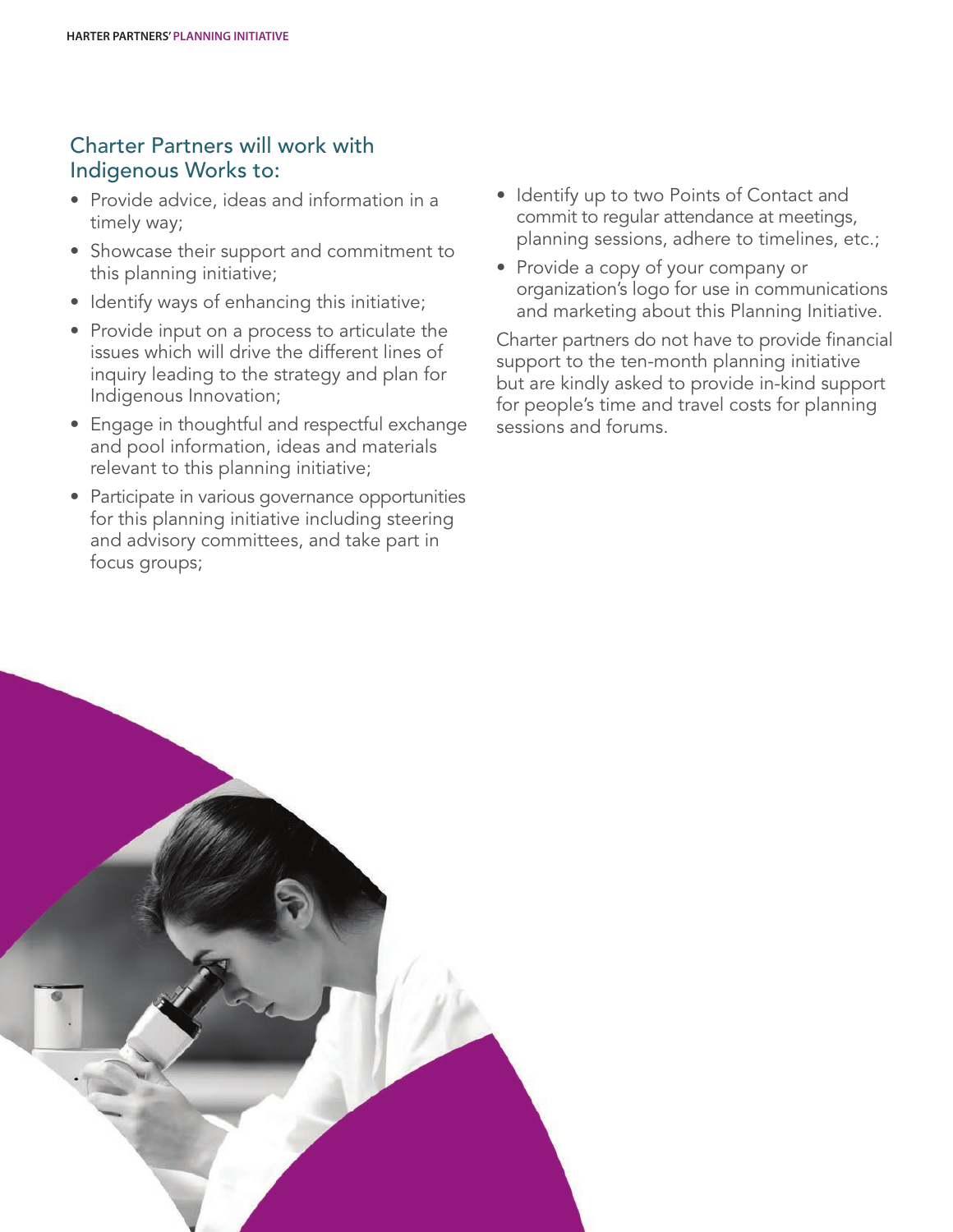# **Charter Partners'Planning Initiative**

#### Your organization's name here

We are pleased to join this Planning Initiative as a CHARTER PARTNER. We welcome the opportunity to engage in thoughtful and respectful exchange and to developing a multi-year Strategy and Plan to advance Indigenous innovation.

The Strategy and Plan we build together will identify developmental and foundational activities, services and potential mechanisms that facilitate opportunities for increased research collaboration and coordination among Indigenous businesses and communities, Canada's post-secondary researchers, research agencies and other organizations.

We wish to make a meaningful commitment and play a role towards Indigenous economic inclusion and reconciliation. We support research collaborations premised on the principle of 'Two-Eyed Seeing', respecting the value of Indigenous and Western ways of knowing.

We are supportive of this mission and I/ (We) will participate in this ten-month Planning Initiative.

| Signature $(s)^3$ |                                                                                                                                                                                                                                                                                                                                                                                         |                                                                                                                                                                                                                                       |
|-------------------|-----------------------------------------------------------------------------------------------------------------------------------------------------------------------------------------------------------------------------------------------------------------------------------------------------------------------------------------------------------------------------------------|---------------------------------------------------------------------------------------------------------------------------------------------------------------------------------------------------------------------------------------|
| Date:             | Organization:                                                                                                                                                                                                                                                                                                                                                                           | Division/Department:                                                                                                                                                                                                                  |
| Name and Title:   |                                                                                                                                                                                                                                                                                                                                                                                         | Email (please print clearly):                                                                                                                                                                                                         |
| Name and Title:   |                                                                                                                                                                                                                                                                                                                                                                                         | Email (please print clearly):                                                                                                                                                                                                         |
|                   |                                                                                                                                                                                                                                                                                                                                                                                         | More signatories may be added if you wish. You may also attach a letter of support<br>or other details about the interest your organization has in this initiative.<br>Any additional details or suggestions are greatly appreciated. |
|                   | within 4-6 weeks that would be appreciated.                                                                                                                                                                                                                                                                                                                                             | <b>RSVP:</b> We are in extraordinary times with Covid-19 and understand you<br>need time to review and discuss these initiatives. If you can respond                                                                                  |
|                   | Please return this signed page to Micheline Bélanger<br>by email at micheline@chelsea-group.net                                                                                                                                                                                                                                                                                         |                                                                                                                                                                                                                                       |
| 7                 | The signatories from Academic Institutions could include the President, Vice-President Research,<br>Provost, Dean. Signatories from Indigenous business, community leaders and mainstream business<br>could include: President, Vice-President, National Manager/Coordinator, Board Chair/Vice-Chair, Chief,<br>Councillor, Indigenous leader. You may include more than one signatory. |                                                                                                                                                                                                                                       |